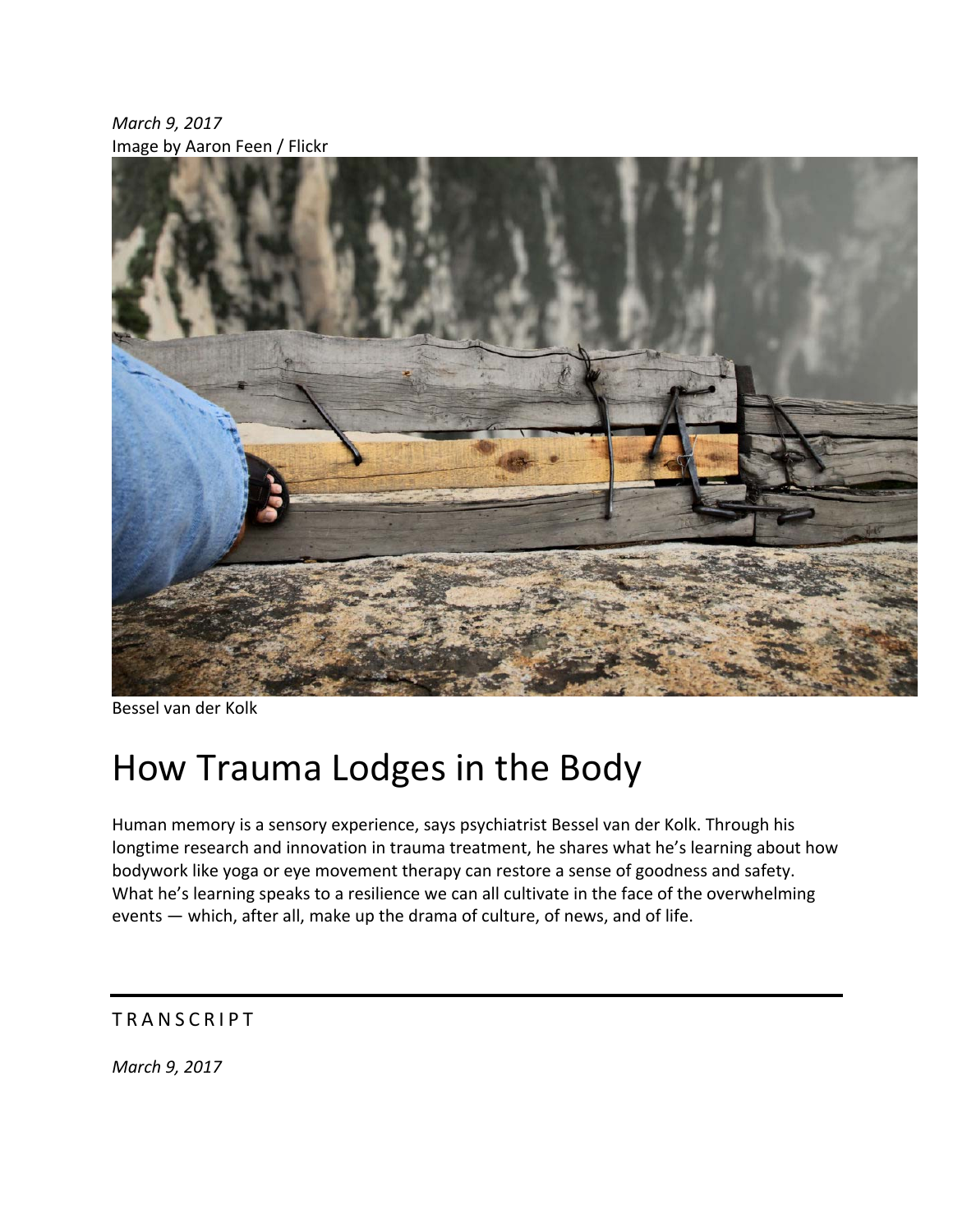K R I S T A T I P P E T T, H O S T : The psychiatrist Bessel van der Kolk is an innovator in treating the effects of overwhelming experiences on people and society. We call this "trauma" when we encounter it in life and news, and we tend to leap to address it by talking. But Bessel van der Kolk knows how some experiences imprint themselves beyond where language can reach. He explores state-of-the-art therapeutic treatments, including body work like yoga and eye movement therapy.

He's been a leading researcher of traumatic stress since it first became a diagnosis in the wake of the Vietnam War, and from there, was applied to other populations. A conversation with this psychiatrist is a surprisingly joyful thing. He shares what he and others are learning on this edge of humanity about the complexity of memory, our need for others, and how our brains take care of our bodies.

DR. BESSEL VAN DER KOLK: I think trauma really does confront you with the best and the worst. You see the horrendous things that people do to each other, but you also see resiliency, the power of love, the power of caring, the power of commitment, the power of commitment to oneself, the knowledge that there are things that are larger than our individual survival. And in some ways, I don't think you can appreciate the glory of life unless you also know the dark side of life.

M S . T I P P E T T : I'm Krista Tippett, and this is *On Being*.

## [*music: "Seven League Boots" by Zoe Keating*]

M S . TIPPETT: Bessel van der Kolk is a professor of psychiatry at Boston University Medical School, and he helped found a community‐based trauma center in Brookline, Massachusetts. As medical director there, he works with people affected by trauma and adversity to re‐establish a sense of safety and predictability in the world, and to reclaim their lives. Bessel van der Kolk was born in the Netherlands. His own father spent time as religious prisoner in a German concentration camp during World War II. I spoke with him in 2013.

M S . T I P P E T T : I always start my conversations with this question, whoever I'm speaking with. I'm just wondering, was there a religious or spiritual background to your childhood?

DR. VAN DER KOLK: Yeah, multiplicity. My parents were fundamentalist Christians in some good and some not so good ways. As an adolescent, I spent a fair amount of time in a monastery in France called Taizé.

M S . T I P P E T T : Oh, you did? Oh, interesting. So you went to Taizé just...

DR. VAN DER KOLK: Because I loved the music.

M S . T I P P E T T : Yeah. This field you're in of trauma, traumatic stress, nowadays, this language is everywhere, right? This language of "trauma" and "traumatic stress" has made its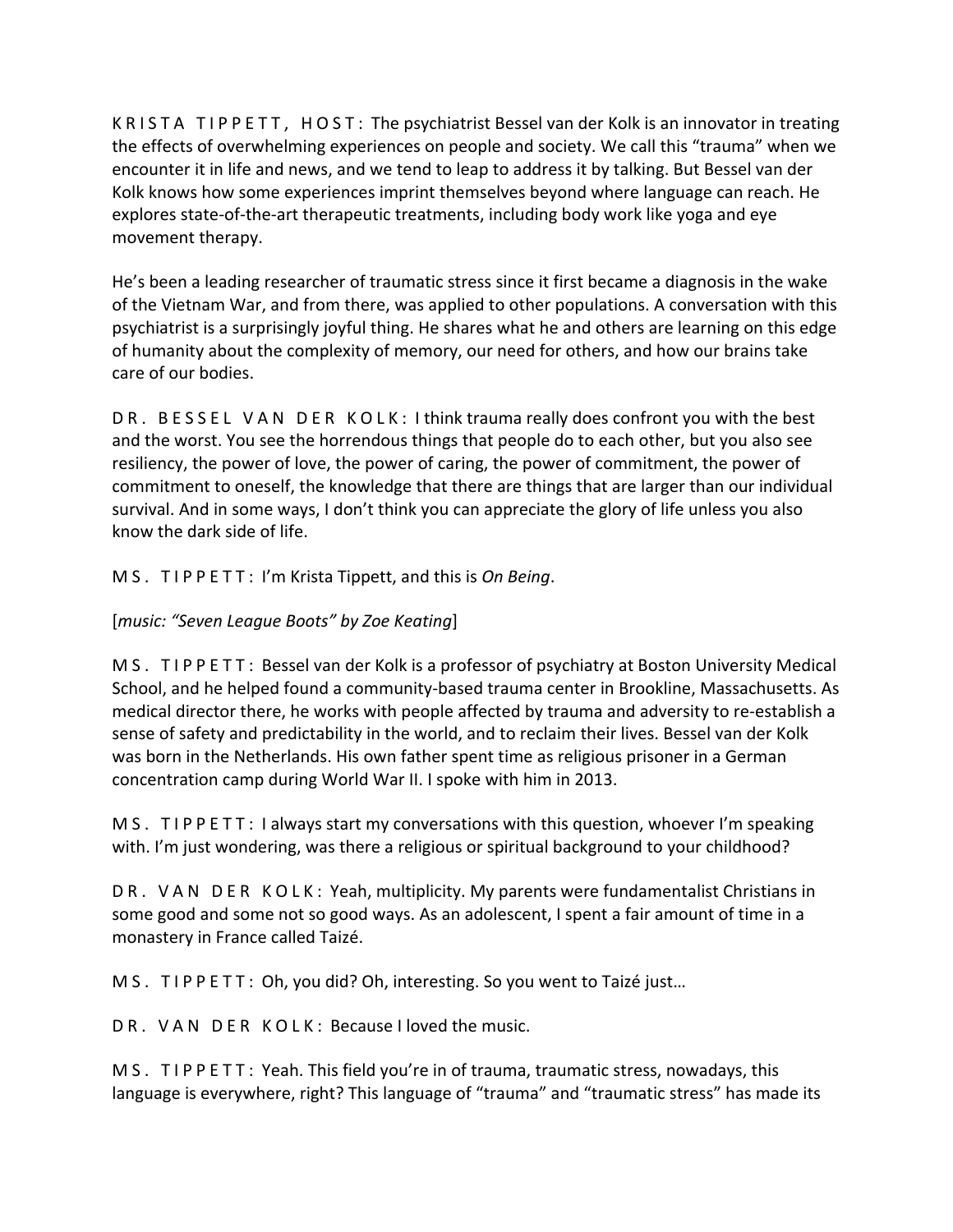way into culture, movie, TV scripts, the news, public policy discussions. I've read a few different accounts of how you stumbled into this field. How do you trace the beginnings of your research into traumatic stress?

DR. VAN DER KOLK: Well, it starts in a very pedestrian way. I mean, as characters from a generation that it was generally recommended that people have their own heads examined, which, I think, is sort of a good idea if you try to help other people. So psychoanalysis was the way to do that back then. And the only program that paid for that was the VA. So I went to work for the VA for the same reason that soldiers go to the VA, namely, to get their benefits package.

M S . TIP P E TT : This was in the 1970s? Is that right?

DR. VAN DER KOLK: It was in the 1970s, yeah. And like many of my colleagues, I was just there to — as a step in my career. And then the very first person I saw was a Vietnam veteran who had terrible nightmares. I happened to have studied nightmares up to that point and some sleep studies, and I knew a little bit how to treat it, so I gave him some medicines to make the nightmares go away.

Two weeks later, he came back, and I said, "So how did the medicines work?" And he said, "I did not take your medicines because I realized I need to have my nightmares because I need to be a living memorial to my friends who died in Vietnam." And that statement was the opening of my fascination about how people become living testimonials for things that no longer exist, but they need to hold it in their hearts and minds and bodies and brains. The loyalty to the dead, the loyalty to what was just blew me away.

And the veterans really touched me very deeply both for what they had done, how ashamed they were about what they had done, how they went in idealistically, how they came back broken, how they relied on their comrades. And they reminded me, I think, of the uncles and my father, who I grew up with in the Netherlands after the Second World War. So it resonated with me.

M S . TIPPETT: At that time, I believe there was no formal connection made between military service and problems after discharge, right? This diagnosis hadn't happened?

DR. VAN DER KOLK: Well, it comes and goes. I became quite interested in history of how Western culture has looked at trauma. And people were very aware of it in the 1880s, and after the Civil War, and during the First World War, and during the Second World War. And then, in between, it gets forgotten. And so, the way – the time that I got into the field, happened to be a time of ignorance again. It was come and go.

M S. TIP PETT: After the Vietnam War.

DR. VAN DER KOLK: Yeah.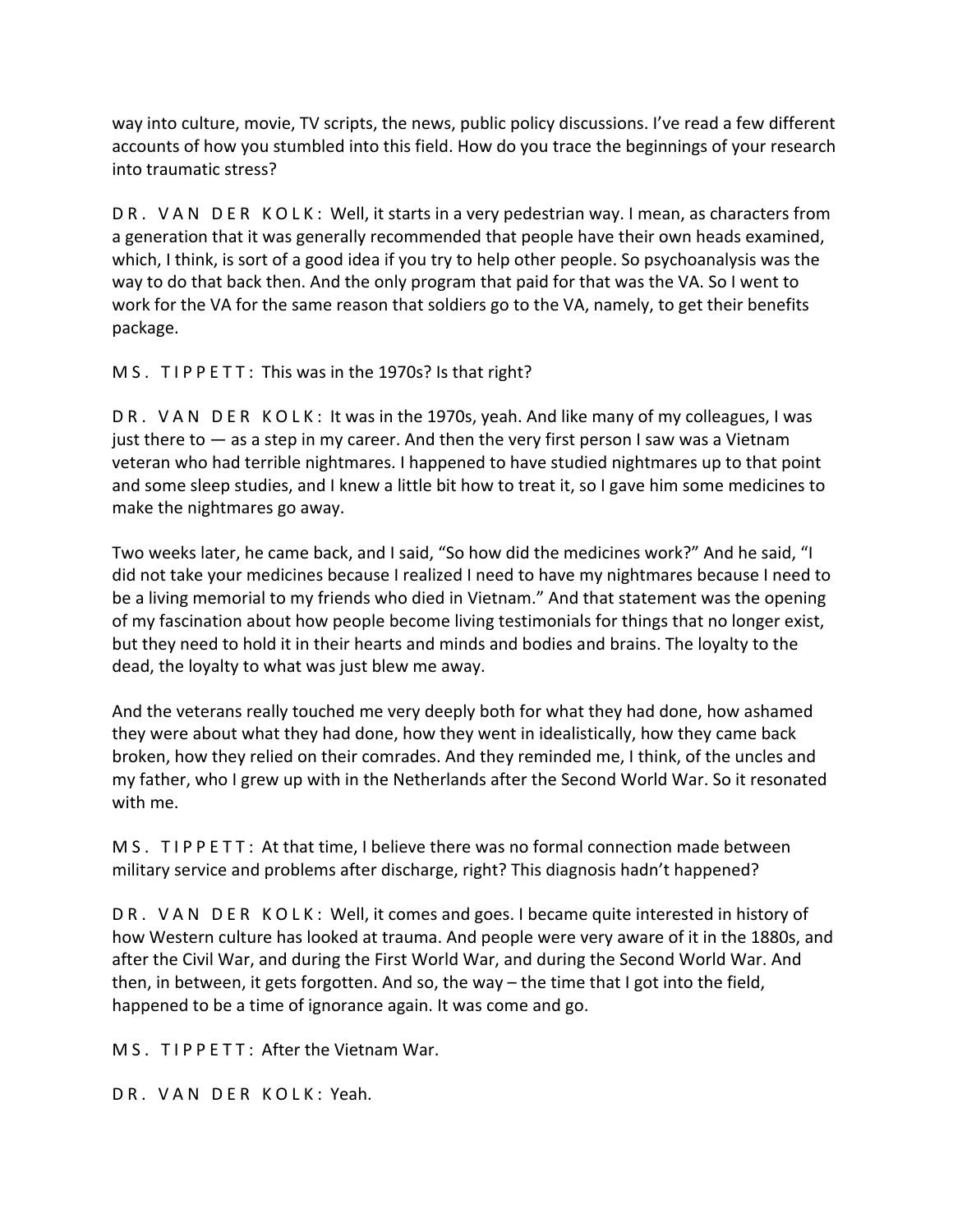M S . T I P P E T T : And my understanding from your writing that this diagnosis of PTSD, the term we use now, came about because of post‐Vietnam War advocacy.

DR. VAN DER KOLK: Yeah, absolutely. And so later on, I became aware of all sorts of colleagues who had been working with abused kids and rape victims. And they had been trying to get a diagnosis in. And that group was too small to have any political clout. And it's really the Vietnam veterans that brought this in and the power of the large numbers of psychiatrists and patients at the VA. That was strong enough to make it an issue and a diagnosis.

M S . T I P P E T T : So I think that language you used a moment ago about that first veteran you spoke with, that he was a living testimonial to his memories and to something that had happened, which no longer was happening but utterly defined him, is a good way in to how you define trauma. So I'd like to spend a moment on that. I mean, start with me. How do you describe what this is, trauma, as you deal with it, as you study it, as you treat it?

DR. VAN DER KOLK: Well, what I think happens is that people have terrible experiences and — we all do. And we are a very resilient species. So if we are around people who love us, trust us, take care of us, nurture us when we are down, most people do pretty well with even very horrendous events. But particularly traumas that occur at the hands of people who are supposed to take care of you, if you're not allowed to feel what you feel, know what you know, your mind cannot integrate what goes on, and you can get stuck on the situation. So the social context in which it occurs is fantastically important.

M S . T I P P E T T : Something that's very interesting to me in how you talk about trauma, the experience of trauma, what it is, is how the nature of memory is distorted, that memories are never precise recollections, but that in general, as we move through the world, memories become integrated and transformed into stories that help us make sense. But in the case of traumatic memories, they're not integrated, and they're not even really remembered as much as they're relived.

DR. VAN DER KOLK: That's correct. There's actually a very old observation, and it was made extensively in the 1890s already by various people, including Freud. That's really what you see when you see traumatized people. Now, these days, the trauma is a popular subject. People say, "Tell me about your trauma." But the nature of our trauma is that you actually have no recollection for it as a story in a way.

Many victims, over time, get to tell a story to explain why they are so messed up. But the nature of a traumatic experience is that the brain doesn't allow a story to be created. And here, you have an interesting paradox that it's normal to distort your memories. Like, I'm one out of five kids. When we have a family reunion, we all tell stories about our own childhood, and everybody always listens to everybody else's stories — says, "Did you grow up in the same family as I did?"

M S . TIP P E T T : Right. There are five versions of every story.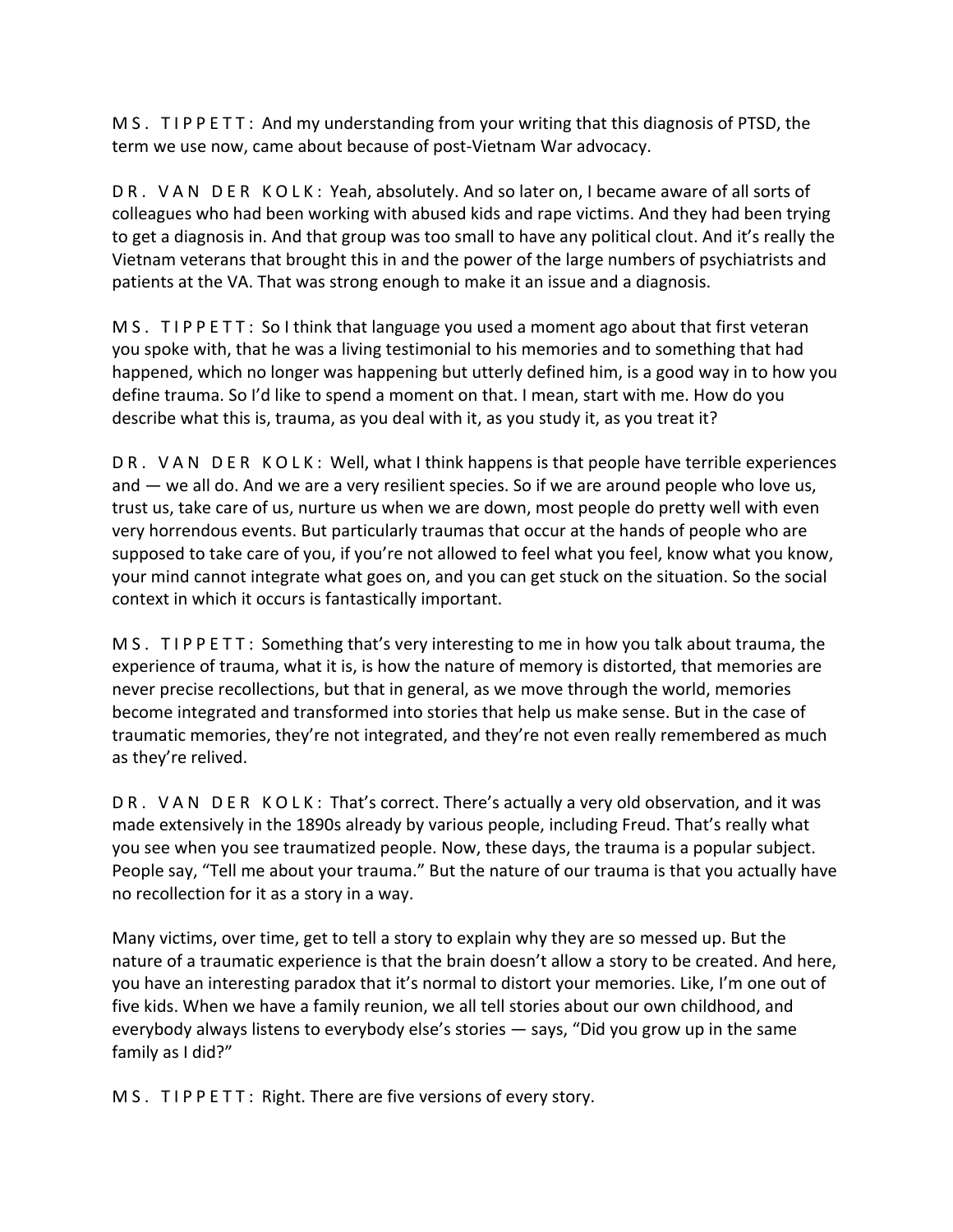DR. VAN DER KOLK: Yeah. There's all these very, very different versions, and they barely ever overlap. So, people create their own realities in a way. What is so extraordinary about trauma, is that these images or sounds or physical sensations don't change over time. So people who have been molested as kids continue to see the wallpaper of the room in which they were molested. Or when they examine all these priest‐abuse victims, they keep seeing the silhouette of the priest standing in the door of the bathroom and stuff like that. So it's these images, these sounds that don't get changed. So it's normal to change.

My old teacher, George Vaillant, did a study that you may have heard about. It's called the Grant Study. And from 1939 to 1942, they followed the classes at Harvard every five years, and it's going on to this day. Most of them went off to war in 1942, and almost all of them came back in 1945, and they were interviewed. And then they have interviews in 1989, 1990, 1991. It turns out that the people who did not develop PTSD, which was the vast majority, tell very different stories, let's say, in 1990 than back in 1945. So now it was a glorious experience, it was a growth experience, and how good it was, how close they were to people, and how patriotic they felt. And it's all sort of cleaned up.

M S . TIP P E T T : Right. But it's become a coherent narrative.

D R . V A N D E R K O L K : But it's very coherent, and it's a nice story, and it's good to listen to it, and relatives have all heard it a million times, but — because we make happy stories in our mind. People who got traumatized continue to have the same story in 1990 as they told back in 1945, so they cannot transform it. When we treat people, you see the narrative change, and people start introducing new elements.

I compare it very much to what happens when people dream. Maybe dreaming is very central here, actually, in that the natural way in which we deal with difficult stuff is we go to sleep and we dream, and next day we feel better. It's very striking how we get upset and say, "I'm going to move to Florida, bummer day in Boston in the winter." And the next morning, you wake up, and you shovel out your car, and everything's fine.

And so sleep is a very important way in which we restore ourselves. And that process of that restoration that occurs during REM sleep — dream sleep — is probably an important factor in why traumatic memories do not get integrated.

M S . T I P P E T T : And also, that gets at the fact that it's not just cognitive, right? It's not just a story that you could tell. I mean, it may eventually become a story, but that it's body memory. It's a neural net of memory. It's not just about words that you can formulate.

D R . V A N D E R K O L K : Yeah. It's amazing to me what a hard time many people I know have with that. This is not about something you think or something you figure out. This is about your body, your organism, having been reset to interpret the world as a terrifying place and yourself as being unsafe. And it has nothing to do with cognition, with — you can say to people,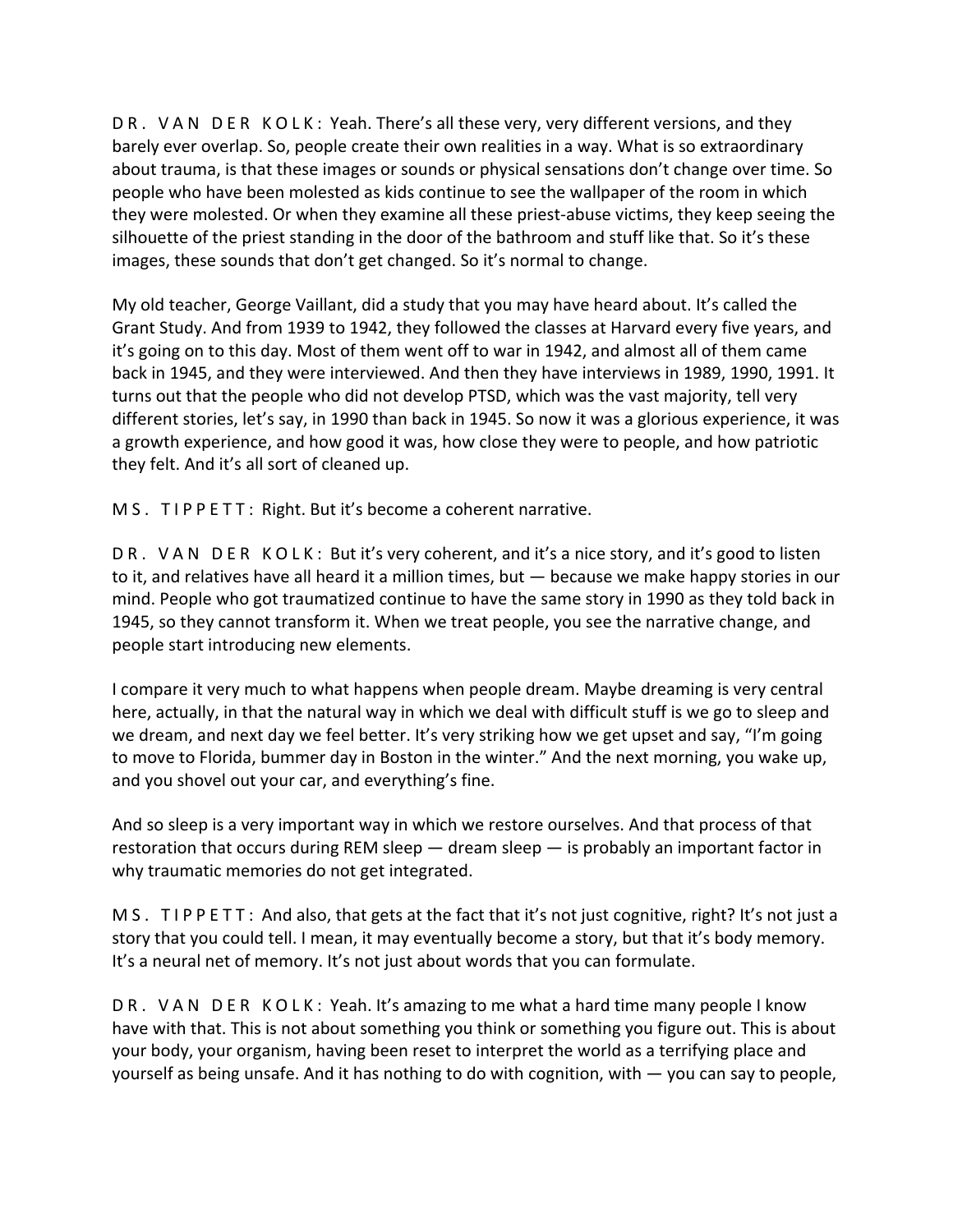"You shouldn't feel that way," or, "You're not a bad person," or, "It wasn't your fault." And people say, "I know that, but I feel that it is."

It was very striking in our yoga study because we see yoga as one important thing that helps people who've been traumatized because they get back into their bodies. How hard it was for people to even during the most blissful part of the yoga practice called Shavasana, what a hard time traumatized people had at that moment to just feel relaxed and safe and feel totally enveloped with goodness, how the sense of goodness and safety disappears out of your body, basically.

M S . T I P P E T T : I want to talk about yoga in a minute. That's really  $-1$  mean, as you said, people were talking about this in the late 19th century. Freud talked about it and I guess his phrase was "hysteria." But something that you seemed to have noticed early on is that traditional therapy was ignoring this sensate dimension of these experiences in trying to reduce it to talk therapy, which absolutely didn't fit with the experience.

DR. VAN DER KOLK: Right, right. There's a few people here and there in the last 150 years who do it. The great Frenchman Pierre Janet did, Wilhelm Reich, of course, who then went crazy afterwards. Here and there, people noticed the somatic dimension of it, but by and large, I think psychology training really breeds the tensions of body out of people. It's a medical training. It's amazing. Psychiatrists just don't pay much attention to sensate experience at all.

Antonio Damasio, in his books, *The Feeling of What Happens*, in books like this, really talks about a core experience of ourselves is a somatic experience, and that the function of the brain is to take care of the body. But it's a minority voice. It's a small voice.

M S . T I P P E T T : But it seems to me that what we're learning from brain imaging is bearing out these kinds of observations. I mean, what are we learning? Is any of this surprising to you?

DR. VAN DER KOLK: What we see is that the parts of the brain that help people to see clearly and to observe things clearly really get interfered with by trauma and the imprint of trauma is in areas to the brain that really have no access to cognition. So it's in an area called the periaqueductal gray, which has something to do with the sort of total safety of the body. The amygdala, of course, which is the smoke detector, alarm bell system of the brain — that's where the trauma lands, and trauma makes that part of the brain hypersensitive or renders it totally insensitive.

M S. TIP P E TT: And the Broca's area?

DR. VAN DER KOLK: Well, in our study and some others, I mean, for me that was really the great finding early on, is that when people are into their trauma, Broca's area shuts down. That is something that almost everybody has experienced. You get really upset with your partner or your kid, suddenly you take leave of your senses and you say horrible things to that person. And afterwards, you say, "Oh, I didn't mean to say that."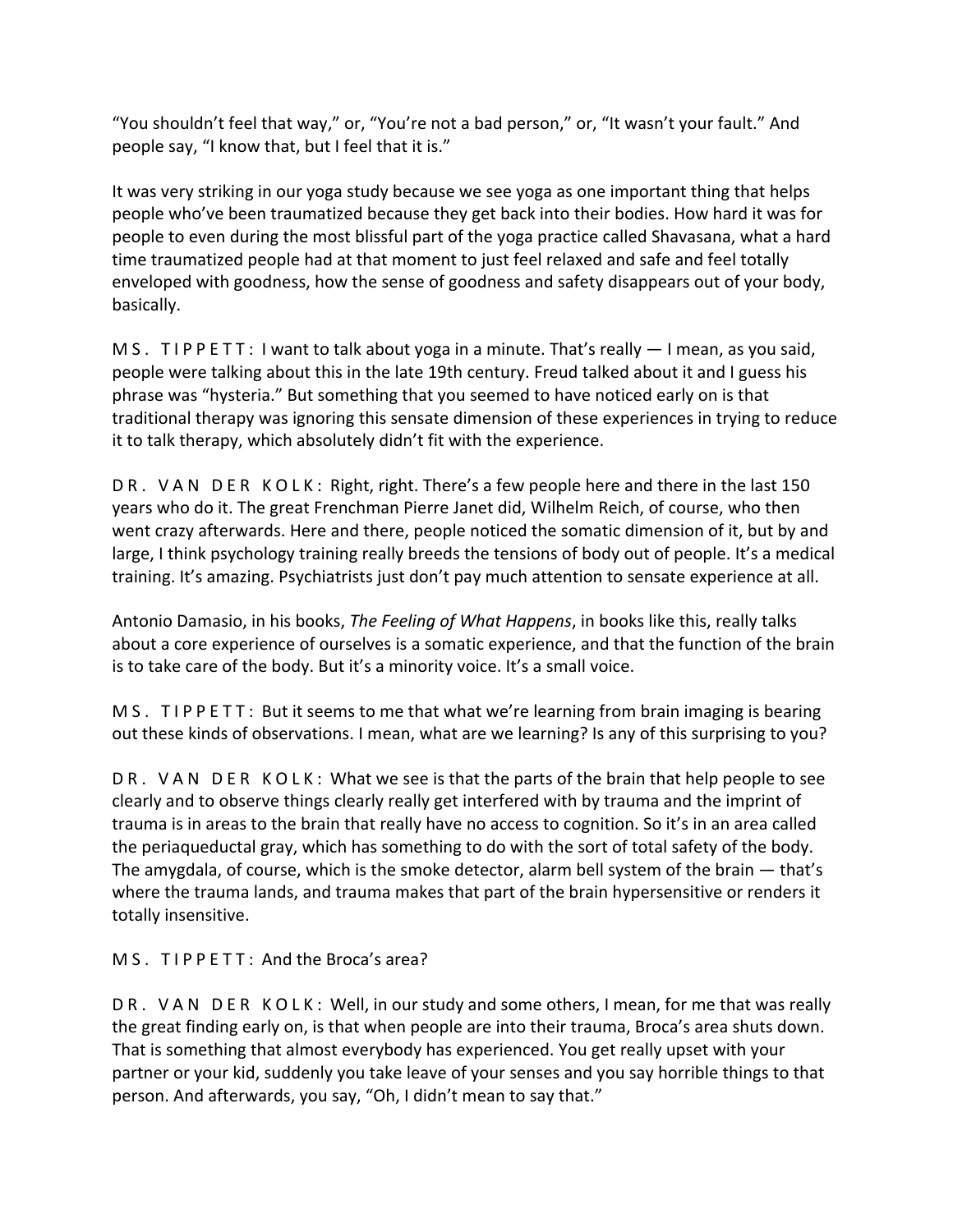The reason why you said it is because Broca's area, which is sort of the part of your brain that helps you to say reasonable things and to understand things and articulate them, shuts down. So when people really become very upset, that whole capacity to put things into words in an articulate way disappears. And for me, that is a very important finding because it helped me to realize that, if people need to overcome the trauma, we need to also find methods to bypass what they call the tyranny of language.

M S . TIP P E TT : Don't ask to be verbal, to verbalize it.

D R . V A N D E R K O L K : Or to be reasonable. [*laughs*]

M S . T I P P E T T : Right. [*laughs*]

DR. VAN DER KOLK: The trauma is not about being reasonable or to be verbal or to be articulate.

#### [*music: "Third" by Hiatus*]

M S . T I P P E T T : I'm Krista Tippett, and this is *On Being*. Today, with psychiatrist Bessel van der Kolk. He's a leading innovator in the treatment of traumatic stress.

#### [*music: "Third" by Hiatus*]

M S . T I P P E T T : So it seems like there are all these impulses that we have that we're working with all the time that get so out of whack with trauma, and so, I mean, I've understood that it's not just that we have memories and that we process them in different ways, but also that we are constantly rationalizing, that we have this impulse to rationalize. But then when people are traumatized, they are actually — they also have this impulse to rationalize and then become unable to grasp the irrelevance of that memory and that feeling to the present moment.

DR. VAN DER KOLK: Yeah. So we have these two different parts of our brain, and they're really quite separate. So we have our animal brain that makes you go to sleep, and makes us hungry, and makes us turned on to other human beings in a sexual way, stuff like that. And then we have our rational brain that makes you get along with other people in a civilized way. These two are not all that connected to each other. So the more upset you are, you shut down your rational part of your brain.

When you look at the political discourse, everybody can rationalize what they believe in and talk endlessly about why what they believe is the right thing to do while your emotional responses are totally at variance with seemingly rational behaviors. We can talk till we're blue in the face, but if our primitive part of our brain perceives something in a particular way, it's almost impossible to talk ourselves out of it, which, of course, makes sort of verbal psychotherapy also extremely difficult because that part of the brain is so very hard to access.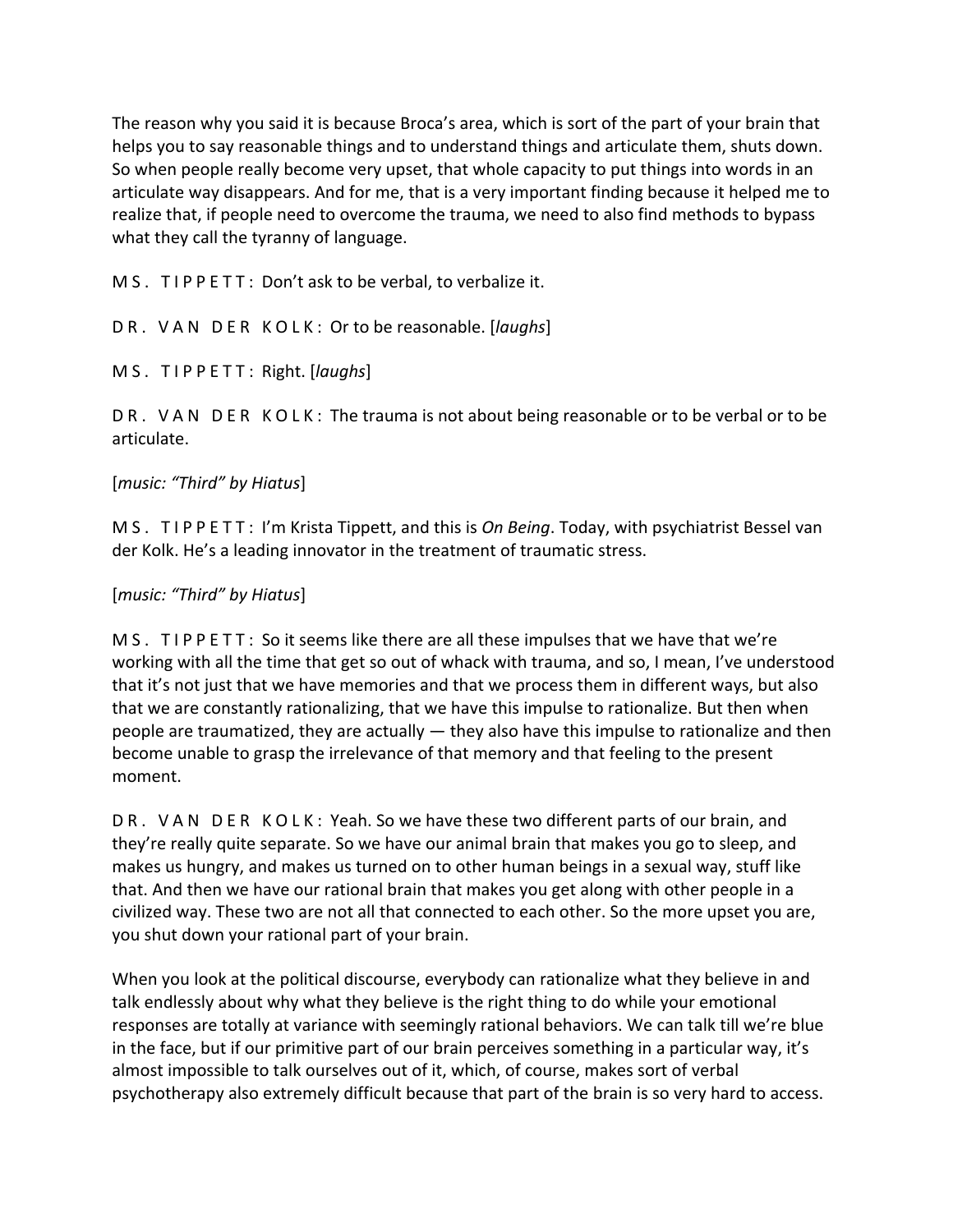M S . T I P P E T T : Yeah. We're pretty fascinating creatures, aren't we? [*laughs*]

D R . V A N D E R K O L K : Fascinating, disturbing, glorious, all those things. [*laughs*]

M S . TIPPETT: All those things all at once. So I do want to talk about yoga now, which is something very important to me as well, something I've discovered in the last five or six years. How did you get interested — how did you discover yoga and then make that part of this kind of work?

DR. VAN DER KOLK: We actually got into yoga in a very strange way. We learned that there is a way of measuring the integrity of your reptilian brain, i.e., how the very most primitive part of your brain deals with arousal. And you measure that with something called heart rate variability, and it tells you something about how your breath and your heart are in sync with each other.

It turns out that the calmer people are, and the more mindful people are, the higher their heart rate variability is. And then we were doing that on some traumatized people, and we noticed that they had lousy heart rate variability. Then I thought, so how can we change peoples' heart rate variability?

M S . T I P P E T T : And is this something you'd naturally be aware of or not? You wouldn't know if it was in sync or out of sync?

DR. VAN DER KOLK: No, but you can measure it and it's fairly easy to measure it. There are like apps for your iPhone on which you can measure them. But, of course, we do it in a more sophisticated way. So we found this very abnormal heart rate variability in traumatized people. And then we heard that there were 17,000 yoga sites that claimed that yoga changed heart rate variability.

A few days later, some yoga teachers walked by our clinic and said, "Hey, do you think you can use this for some project?" And I said, "We sure can. We'd love to see if yoga changes heart rate variability." This whole yoga thing also fits very well with the increasing recognition that traumatized people cut off their relationship to their bodies.

And I have to give a little bit of background here. Way back already in 1872, Charles Darwin wrote a book about emotions in which he talks about how emotions are expressed in things like heartbreak and gut‐wrenching experience. So you feel things in your body. And then it became obvious that, if people are in a constant state of heartbreak and gut‐wrench, they do everything to shut down those feelings to their body.

One way of doing it is taking drugs and alcohol, and the other thing is that you can just shut down your emotional awareness of your body. And so a very large number of traumatized people who we see — I'd say the majority of the people we treat at the trauma center and in my practice — have very cut off relationships to their bodies. They may not feel what's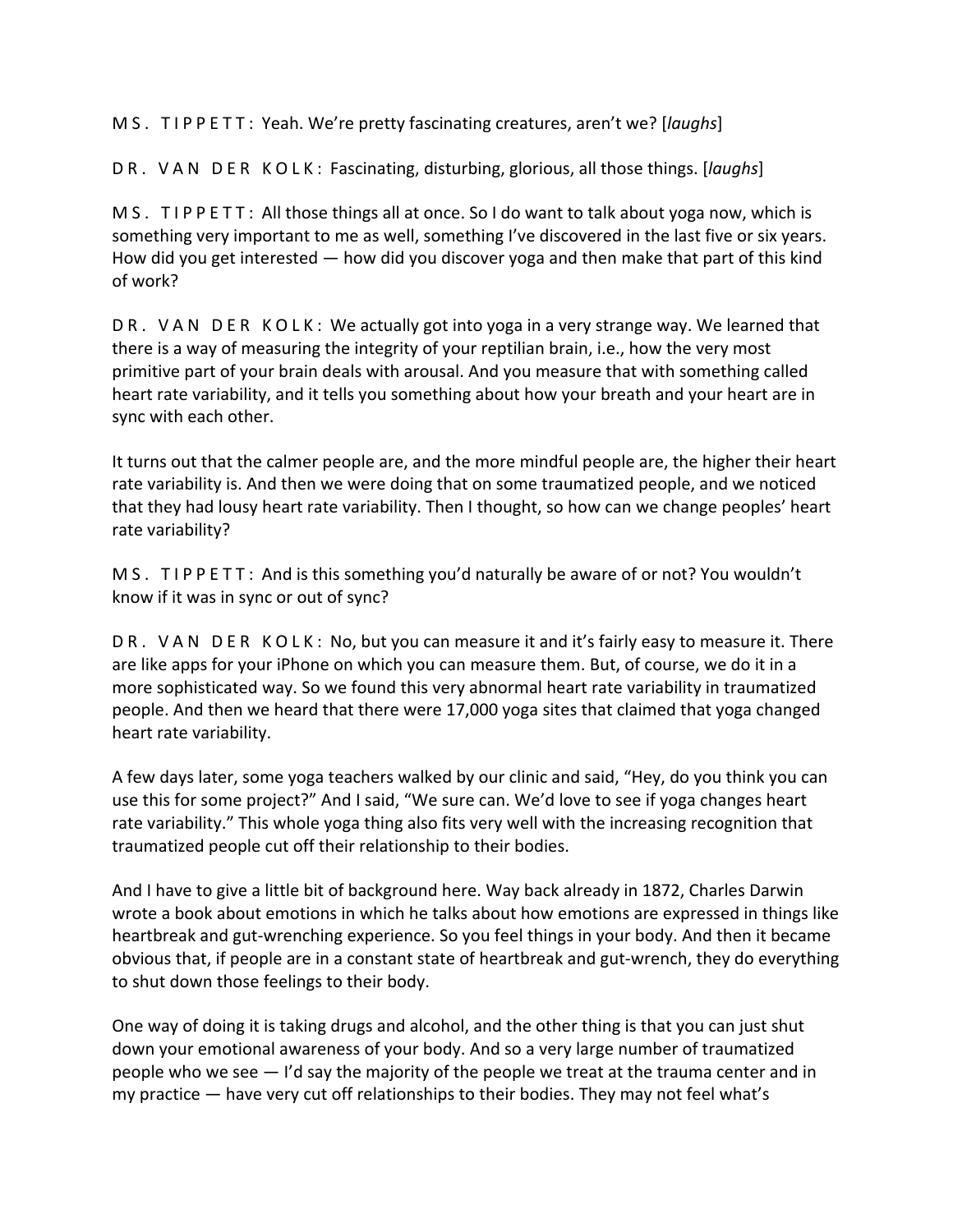happening in their bodies. They may not register what goes on with them. And so what became very clear is that we needed to help people for them to feel safe feeling the sensations in their bodies, to start having a relationship with the life of their organism, as I like to call it.

And so a combination of events really led us into exploring yoga for them. And yoga turned out to be a very wonderful method for traumatized people to activate exactly the areas of cautiousness, areas of the brain, the areas of your mind that you need in order to regain ownership over yourself. I don't think that yoga would be the only way to do it, or I think if you only do yoga, that you can totally take care of it.

But yoga, to my mind, is an important component of an overall healing program and, again, not only yoga. You could do maybe martial arts or qigong, but something that engages your body in a very mindful and purposeful way  $-$  with a lot of attention to breathing in particular  $-$  resets some critical brain areas that get very disturbed by trauma.

M S . TIP P E T T : Do you also have a yoga practice?

D R . V A N D E R K O L K : I also have a yoga practice. I do. Not enough, of course. None of us ever does enough. But I try to start every day with a yoga practice.

M S . T I P P E T T : Now, did I read somewhere that you also found that your heart rate variability was not in sync and was not robust enough?

D R . V A N D E R K O L K : [*laughs*] I like to keep quiet about it. That's true, that's true.

M S. TIP P E TT: And do you know if yoga has helped your...?

DR. VAN DER KOLK: Yeah, I have a nice, even heart rate variability now.

M S. TIPPETT: I wonder if you have ever heard of somebody named Matthew Sanford, who I've had on my program. He's actually…

DR. VAN DER KOLK: No.

M S . T I P P E T T : He's a very renowned yoga teacher. He's been paraplegic since he was 13, and he had no memory of the accident in which he was disabled, and his body remembered it. He talks about body memory. It's the same thing you say, this imprint that trauma has not just on your mind. The other thing that he's doing recently is actually working with veterans and also working with young women suffering from anorexia and understanding also that, although that seems to be so much an obsession with the body, they are really in a traumatic relationship with their own bodies.

DR. VAN DER KOLK: Absolutely, yes.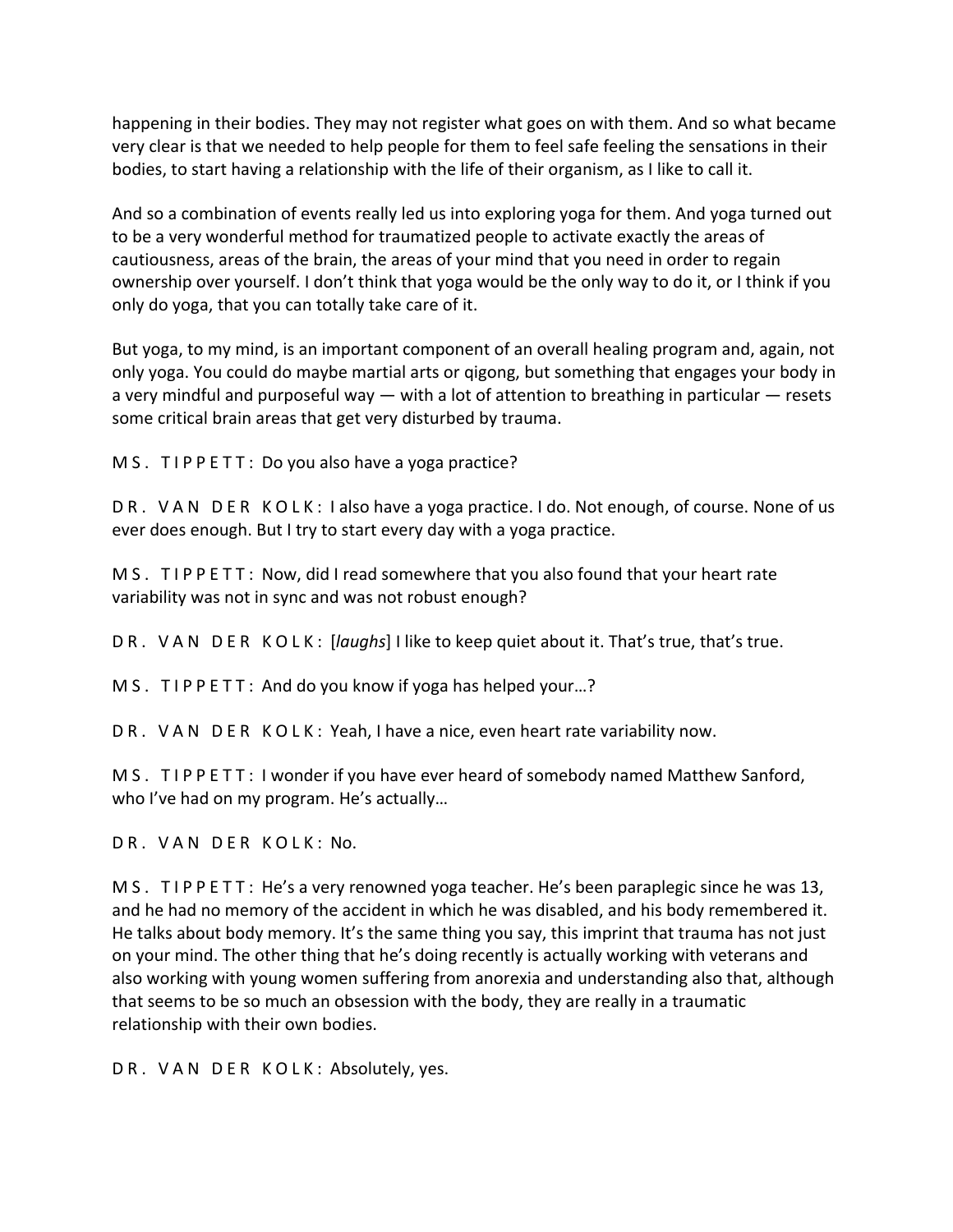M S . T I P P E T T : Some of the things he's doing, which he actually did for me  $-1$  did a class with him, like just putting these very comforting weights on certain muscles, so you feel sunk into your body in a way. And I don't know I just was thinking — I've been thinking about this as I've been reading about your research.

DR. VAN DER KOLK: Huh. It sounds very sympathetic and very right. The sense of the experiences, of feeling weight and feeling your substance…

M S . T I P P E T T : Yes, feeling your substance which is bigger than just feeling a weight on your muscles, isn't it?

DR. VAN DER KOLK: Yeah. Really feeling your body move and the life inside of yourself is critical. Personally, for example, when people ask me, "So what sort of treatments have you explored?" — I always explore every treatment that I explore for other people — what's been most helpful for me has been rolfing.

M S. TIPPETT: Has been what?

DR. VAN DER KOLK: Rolfing. Rolfing is called after Ida Rolf. It's a very deep tissue work where people tear your muscles from your fascia with the idea that, at a certain moment, your body comes to be contracted in a way that you habitually hold yourself. So your body sort of takes on a certain posture. And the idea of rolfing is to really open up all these connections and make the body flexible again in a very deep way.

I had asthma as a kid. I was very sickly as a kid because I was part of this group in the Netherlands. Finally, after the war in the Netherlands, during which I was born, about 100,000 kids died from starvation, and I was a very sickly kid. I think I carried it in my body for a long time, and rolfing helped me to overcome that, actually. So now I became flexible and multipotential again.

And for my patients, I always recommend that they see somebody who helps them to really feel their body, experience their body, open up to their bodies. And I refer people always to craniosacral work or Feldenkrais. I think those are all very important components about becoming a healthy person.

M S . T I P P E T T : But they're not that easy to find. They're still kind of around the edges, Feldenkrais and craniosacral. Isn't it strange how, in Western culture, in a field like psychotherapy — or even I see this a lot in religion — in Western culture, we turn these things into these chin-up experiences. We separated ourselves; we divided ourselves. I see this  $-1$ mean, yoga is everywhere now, right? And people are discovering all kinds of ways, as you say. There are all kinds of other ways to reunite ourselves, but…

DR. VAN DER KOLK: But it's true. Western culture is astoundingly disembodied and uniquely so. Because of my work, I've been to South Africa quite a few times and China and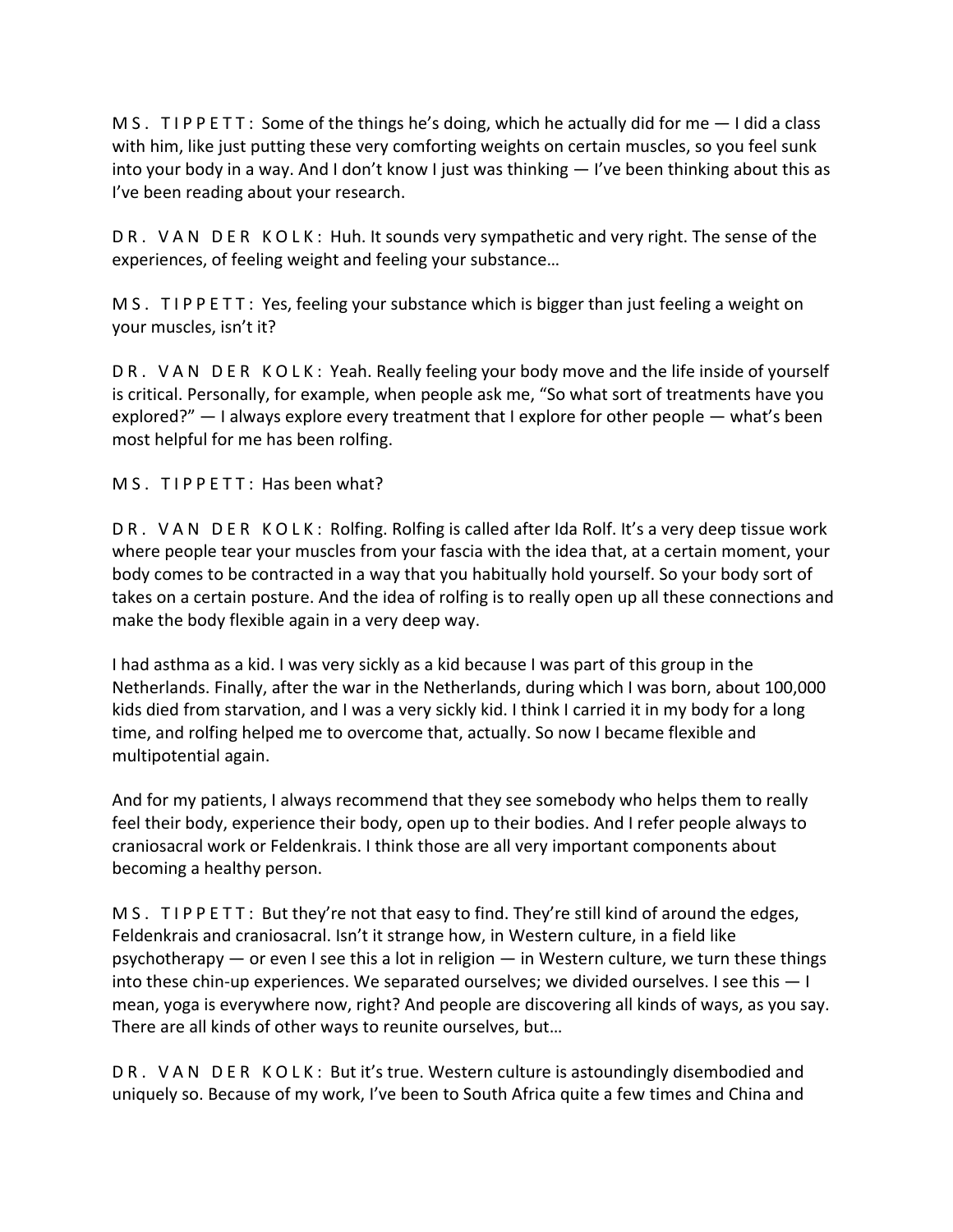Japan and India. You see that we are much more disembodied. And the way I like to say is that we basically come from a post-alcoholic culture. People whose origins are in Northern Europe had only one way of treating distress. That's namely with a bottle of alcohol.

North American culture continues to continue that notion. If you feel bad, just take a swig or take a pill. And the notion that you can do things to change the harmony inside of yourself is just not something that we teach in schools and in our culture, in our churches, in our religious practices. And of course, if you look at religions around the world, they always start with dancing, moving, singing…

M S. TIPPETT: Yeah. Crying, laughing.

D R . V A N D E R K O L K : Physical experiences. And then the more respectable people become, the more stiff they become somehow.

[*music: "Scene of the Sunrise" by Miaou*]

M S . T I P P E T T : You can listen again and share this conversation with Bessel van der Kolk through our website, onbeing.org.

I'm Krista Tippett. *On Being* continues in a moment.

[*music: "Scene of the Sunrise" by Miaou*]

M S . T I P P E T T : I'm Krista Tippett, and this is *On Being*. Today, with psychiatrist Bessel van der Kolk. He investigates state‐of‐the‐art therapeutic treatments, including body work like yoga and eye movement desensitization and reprocessing therapy — or EMDR.

M S . T I P P E T T : I also would like to ask you just about this EMDR because I had not heard of this before.

DR. VAN DER KOLK: Oh, really?

M S. TIPPETT: No, I hadn't.

DR. VAN DER KOLK: Well, EMDR is a bizarre and wondrous treatment. And anybody who first hears about it, myself included, thinks this is pretty hokey and strange. It's something invented by Francine Shapiro, who found that, if you move your eyes from side to side as you think about distressing memories, that the memories lose their power.

And because of some experiences, both with myself, but even more with the patients of mine who told me about their experiences, I took a training in it. It turned out to be incredibly helpful. Then I did what's probably the largest NIH‐funded study on EMDR. And we found that,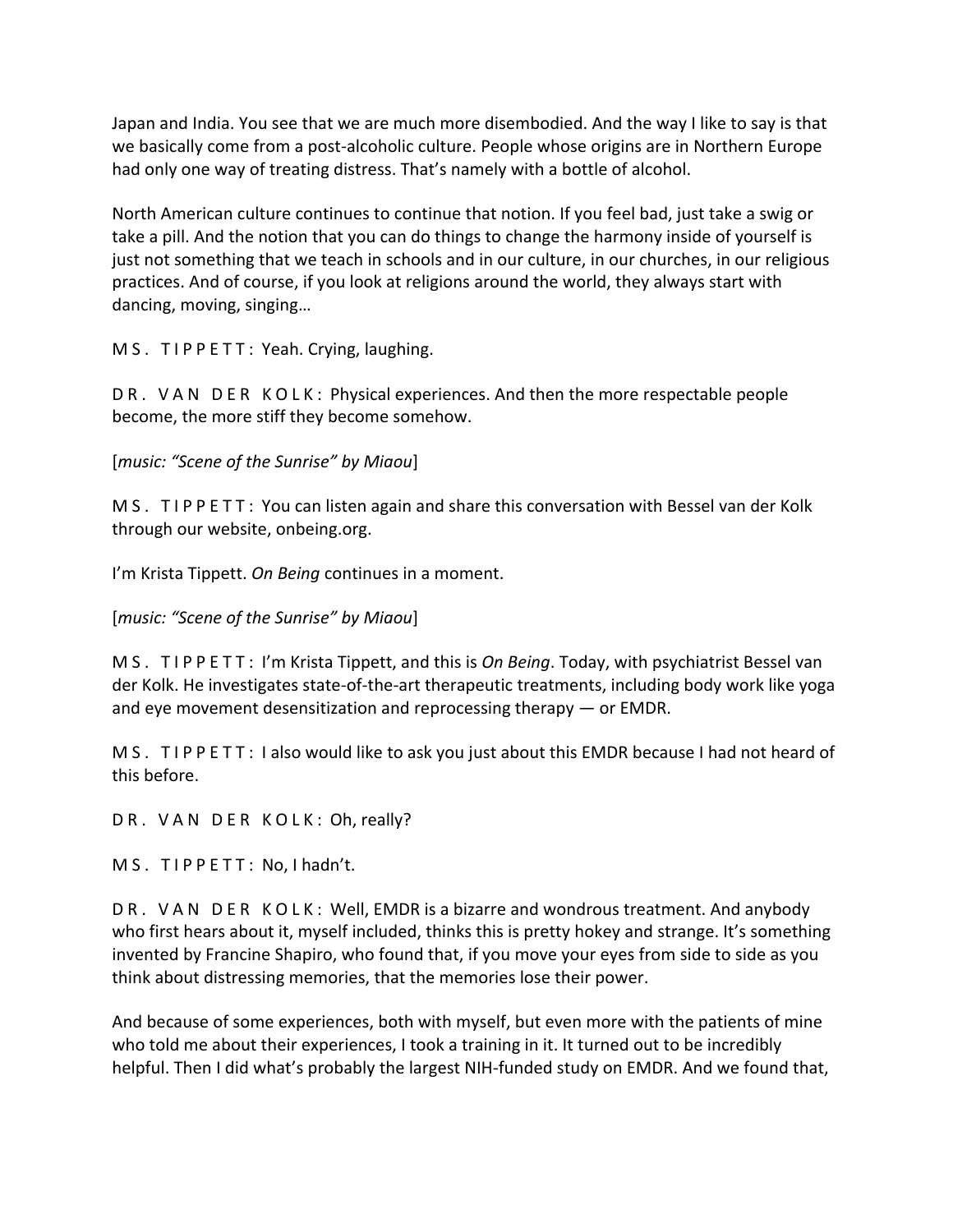of people with adult‐onset traumas, a one‐time trauma as an adult, that it had the best outcome of any treatment that has been published.

What's intriguing about EMDR is both how well it works and then the question is how it works, and that got me into this dream stuff that I talked about earlier, and how it does not work through figuring things out and understanding things. But it activates some natural processes in the brain that helps you to integrate these past memories.

M S . T I P P E T T : I mean, it sounds so simple. And even when I was reading about it, moving your eyes back and forth — I mean, is this something that you can do for yourself? Or is there something more complex going on?

DR. VAN DER KOLK: I imagine it can be done, but it's usually better if you do it with somebody else who sort of stays with you, helps you to focus, makes eye movement for you by having somebody else follow your fingers. But it is astoundingly effective treatment. And it's interesting that, even in the most biased studies, EMDR keeps coming up as this very effective treatment. It's been very difficult to get funding to find out the very intriguing underlying mechanisms of it. And I think if we really find out the mechanism for EMDR, we'll understand how the mind works much better. It's an outstandingly effective treatment.

So if people have had one terrible thing that they cannot get out of their minds, that, for me, is the treatment of choice. Of course, the people who come to see me in my practice oftentimes have had multiple traumas at the hands of their intimates also, so then it gets much more complicated than just a memory issue. But if it's just a car accident or a simple assault, it's astoundingly effective.

M S . T I P P E T T : That's fascinating. Something else I read is you were reflecting on Hurricane Hugo, hurricanes in general or natural disasters, this phenomenon we see of people helping each other, of getting out there and helping each other — and you also look at that and see that it's not just that people are helping each other; they're moving their bodies. Again, there's this physical involvement kind of as antidote to the helplessness of the situation, which is so manifest.

DR. VAN DER KOLK: Good. I'm really glad you read it because people talk a lot about stress hormones. Our stress hormones are sort of the source of all evil. That's definitely not true. The stress hormones are good for you. You secrete stress hormones in order to give you the energy to cope under extreme situations. So it gives you that energy to stay up all night with your sick kid or to shovel snow in Minnesota and Boston and stuff like that.

What goes wrong is, if you're kept from using your stress hormones, if somebody ties you down, if somebody holds you down, if somebody keeps you imprisoned, the stress hormones keep going up, but you cannot discharge it with action. Then the stress hormones really start wreaking havoc with your own internal system. But as long as you move, you are going to be fine. As we know, after these hurricanes and these terrible things, people get very active, and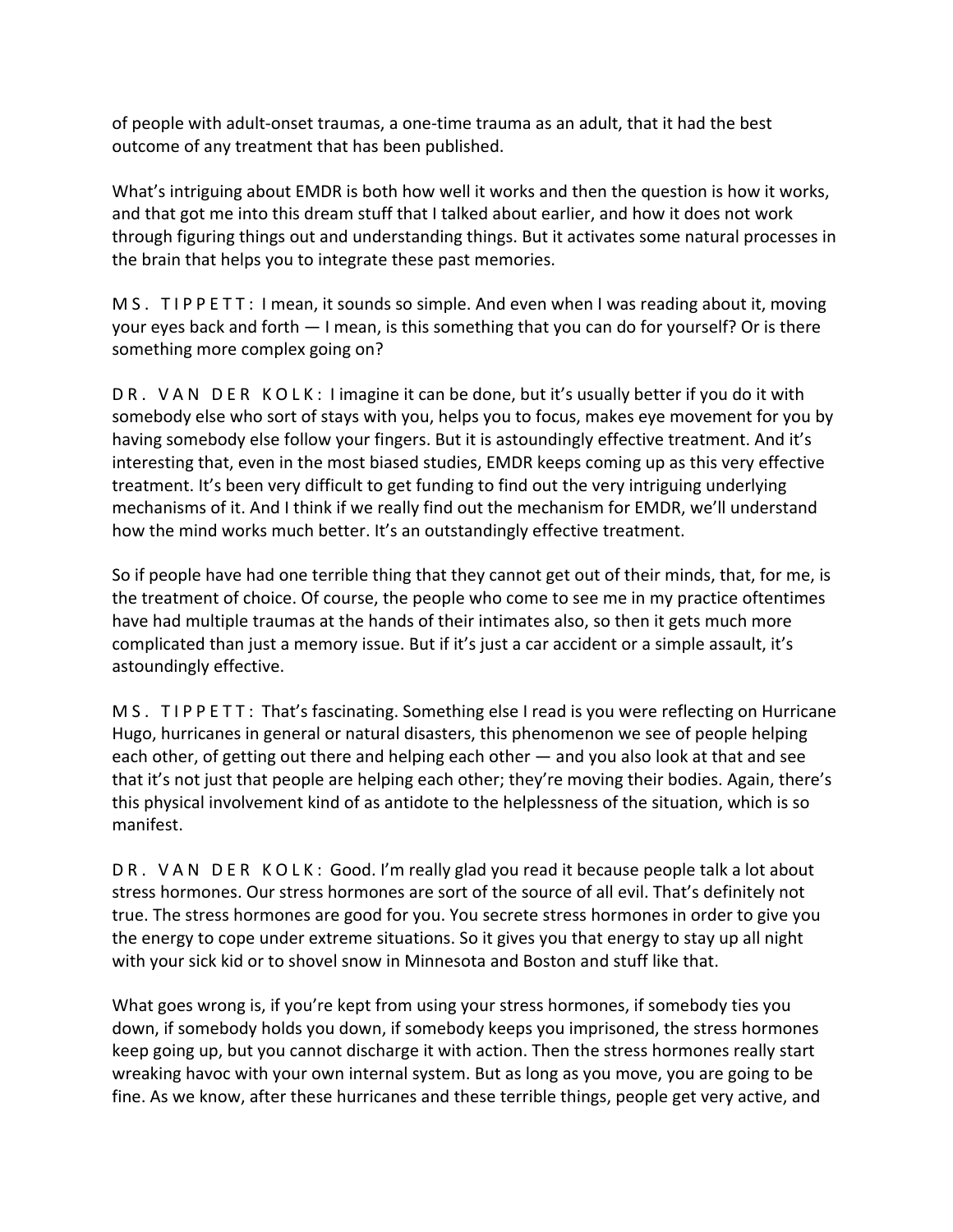they like to help, and they like to do things, and they enjoy doing it because it discharges their energy.

M S . T I P P E T T : So we are healing ourselves. We don't realize that, but we know how to...

DR. VAN DER KOLK: We are using our natural system, basically. We're not only healing; we're coping. We're just dealing with what we need to cope with. That's why you have that stuff. That's why we survive as a species. What was disturbing in Hurricane Hugo, which was my first encounter quite a long time, and what we saw again in New Orleans, is how these victimized populations were prevented from doing something, and that's really what the observation was.

M S . TIP P E TT : Right. And that that compounded the trauma.

D R . V A N D E R K O L K : Yeah. So I get flown into Puerto Rico after Hurricane Hugo because I've written a book about trauma. I knew nothing about disasters, but nobody else knew anything either, so they flew me in. And what struck me — I landed in Puerto Rico, and everybody is busy doing stuff and building things, and everybody's too busy to talk to me because they're trying to do stuff. But on the same plane that I flew in with, officials from FEMA came in, who then made announcements, "Stop your work until FEMA decides what you're going to get reimbursed for."

And that was the worst thing that could have happened because now these people were using the energy to fight with each other and to pick war with each other instead of rebuilding their houses. That's, of course, similar what happened in New Orleans, where people also were kept from being agents in their own recovery.

M S . T I P P E T T : I wonder how you look at this world we live in now where it feels like there's an acceleration of what you might call collective traumatic events or tragedies. It seems to be more and more predictable that around the corner there will be a bombing or a school shooting or a terrible event that's involved with the weather. How does what you know about trauma help you think about this or…?

DR. VAN DER KOLK: I'm not sure if I share that view with you. I think there's so much more news, so we're much more aware of whatever happens at any particular moment. And of course, the news media, when you wake up in the morning, find the worst thing that happens somewhere in the world to serve it to you for breakfast. So we get served much more. I don't think there's more trauma, actually.

M S . T I P P E T T : You don't think more bad things happen? You just think that...?

DR. VAN DER KOLK: When I read about how Abe Lincoln grew up — he'd lost his mother, and they moved to houses all the time, and they were starving, and he had nothing. I mean, you read the stories about all the immigrants, all those people who died, and the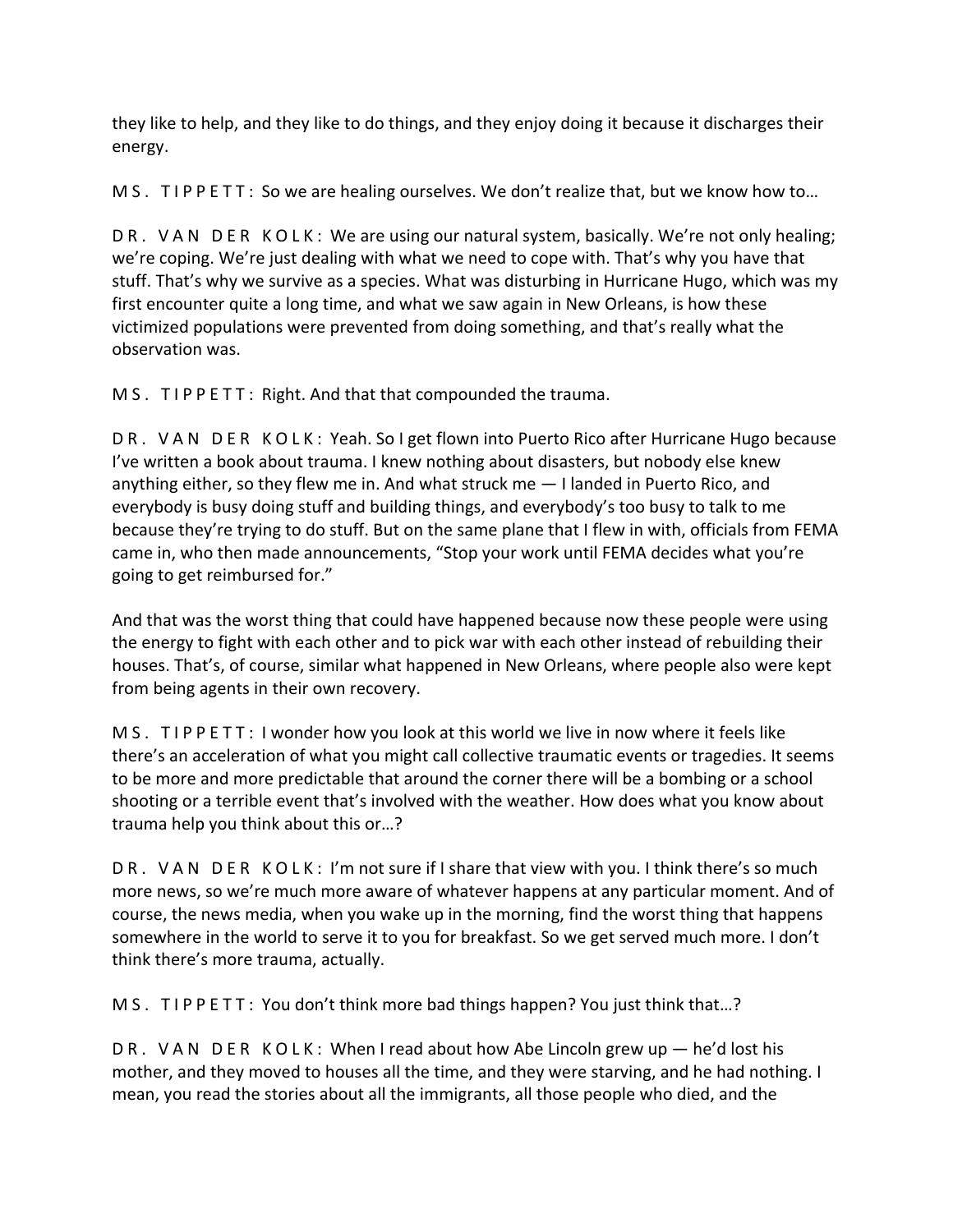number of assaults in New York City and around the country. I don't think we live in the worst world. And I think people are also much more conscious today than they were, let's say, 100 years ago.

No, I really have studied the history of trauma. My favorite human folly is the First World War. If you think the world is bad right now, think about the First World War. Unbelievable. So I don't think things are necessarily worse, and I think — when I go around the country, and I see the number of programs that very goodhearted people have for school kids, etc., I'm continuously astounded by the amount of integrity and creativity and good will that I see everywhere around me.

At the same time that you see something as horrendous as in Philadelphia — the school system of the public schools in Philadelphia abolished arts programs, gymnastics, counseling, and music programs. I go, "Where have these people been in order to have a minded focuses?" You need to move your body. You need to sing with other people. And if you think that your kids are going to do better if you keep them stock‐still in a classroom taking tests, you don't know anything about human beings.

So you still hear about horrendous things all the time, but I see a great deal of consciousness at the same time. And I see that people are really trying to carve out more consciousness and more democracy in various places around the world.

M S . T I P P E T T : I mean, you're right. It's all these things at once. But let's say — something I'm aware of is how  $-$  and this would be different from the First World War era where we get these pictures, these vivid images with this immediacy brought to us, right? And I personally and I think this is true collectively too  $-1$  don't know what to do with those images. And what I often — it's so disturbing, and then there's also this impulse that you just have to cut yourself off from that feeling because I can't do anything for that particular picture. And then there's this guilt and this feeling that that's not a satisfactory reaction. I mean, it's altogether…

DR. VAN DER KOLK: See, there's a very dark side to this also and that is that there's a certain tropism, a movement towards misery in our lives so that, if things become too quiet, it becomes boring. When you see the preview of coming attractions in the movie theater, you go like, "Oh my god. What are these people watching?" People are drawn towards horrendous stuff all the time. So it is part of that dark side of human nature to want to live on that edge. It's very hard. It's hard to deal with.

M S . T I P P E T T : It's very hopeful that you spend your life working with trauma, with victims in this research. But you have a pretty refreshingly, hopeful feeling about us as a species.

DR. VAN DER KOLK: Well, you see, part of that I get from my patients. What is so gratifying about this work is that you get to see the life force. People go through horrendous stuff everywhere all the time, and yet, people go on with their lives.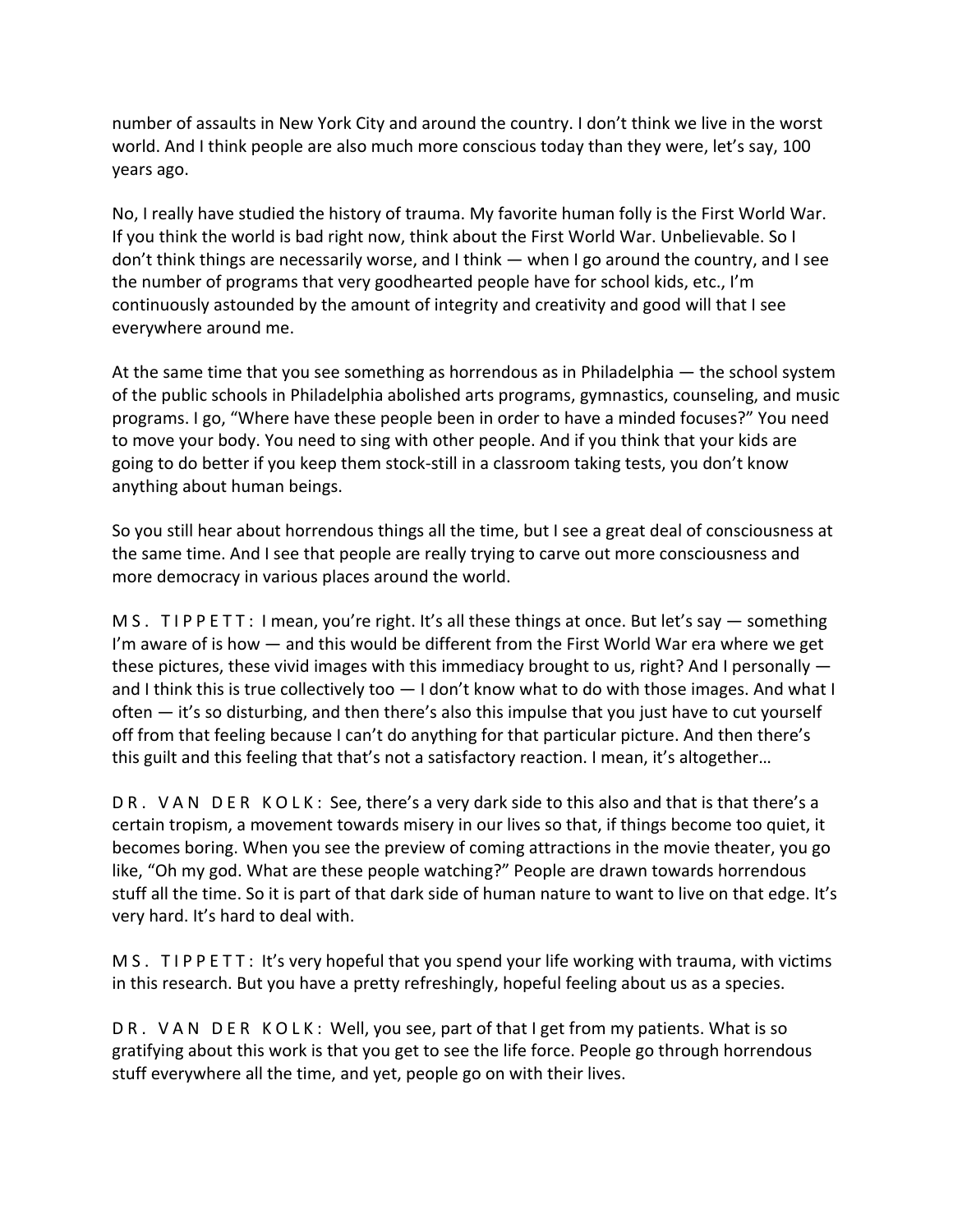M S . TIP P E TT : And you see that, you experience that again and again.

DR. VAN DER KOLK: I see it all the time. I see kids who grew up under terrible circumstances, and some of them do terribly. But then last week, we had our conference here, our annual conference in Boston, and somebody presented her work on doing meditation in maximum security jails. And you see these really bad‐ass guys come to life because of this meditation program.

And I see people getting better with another program that I'm involved with is a Shakespeare program for juvenile delinquents here in Brookshire County where the judge gives kids a choice between going to prison or being condemned to be a Shakespeare actor.

And, I go to the Shakespeare program, and these actors do a beautiful job with these kids, and you see these kids come to life as they're being valued as an actor and a person who is able to talk. What I see is the huge potential that people have to crawl out of their holes.

#### [*music: "Frontiers" by Floratone*]

M S . T I P P E T T : I'm Krista Tippett, and this is *On Being*. Today, with psychiatrist Bessel van der Kolk.

#### [*music: "Frontiers" by Floratone*]

M S . TIP P E TT : I read your research, and I think about this whole picture that we've been discussing of all the different ways people are reaching out for methods to become more self‐ aware — yoga, meditation, using these insights of neuroscience. Sometimes I wonder if, 50 years from now or 100 years from now, people might look back on therapy, the way we've done it for 50 years or whatever, and see it as a really rudimentary step towards a much more profound, reaching for awareness and consciousness, mindfulness.

DR. VAN DER KOLK: Well, I think people have always done good therapy, and our culture and our insurance structure is not really geared towards really very good therapy nor is our psychological training, which is there to fix people and get rid of their disorder as fast as possible. But therapy as in people really getting to know themselves very well and examining themselves and being seen and being heard and being understood has always been around. And I think it will always be around.

And I don't think we'll ever talk about it as necessarily primitive because the intimate interchange of people really talking about their deepest feelings and their deepest pain and having persons listen to it has always been, and I think it always will be, a very powerful human experience.

M S . T I P P E T T : So the language people sometimes use about trauma would be  $-$  there's a lot of spiritual language that we intuitively grasp for, "soul stealing." I wonder how you think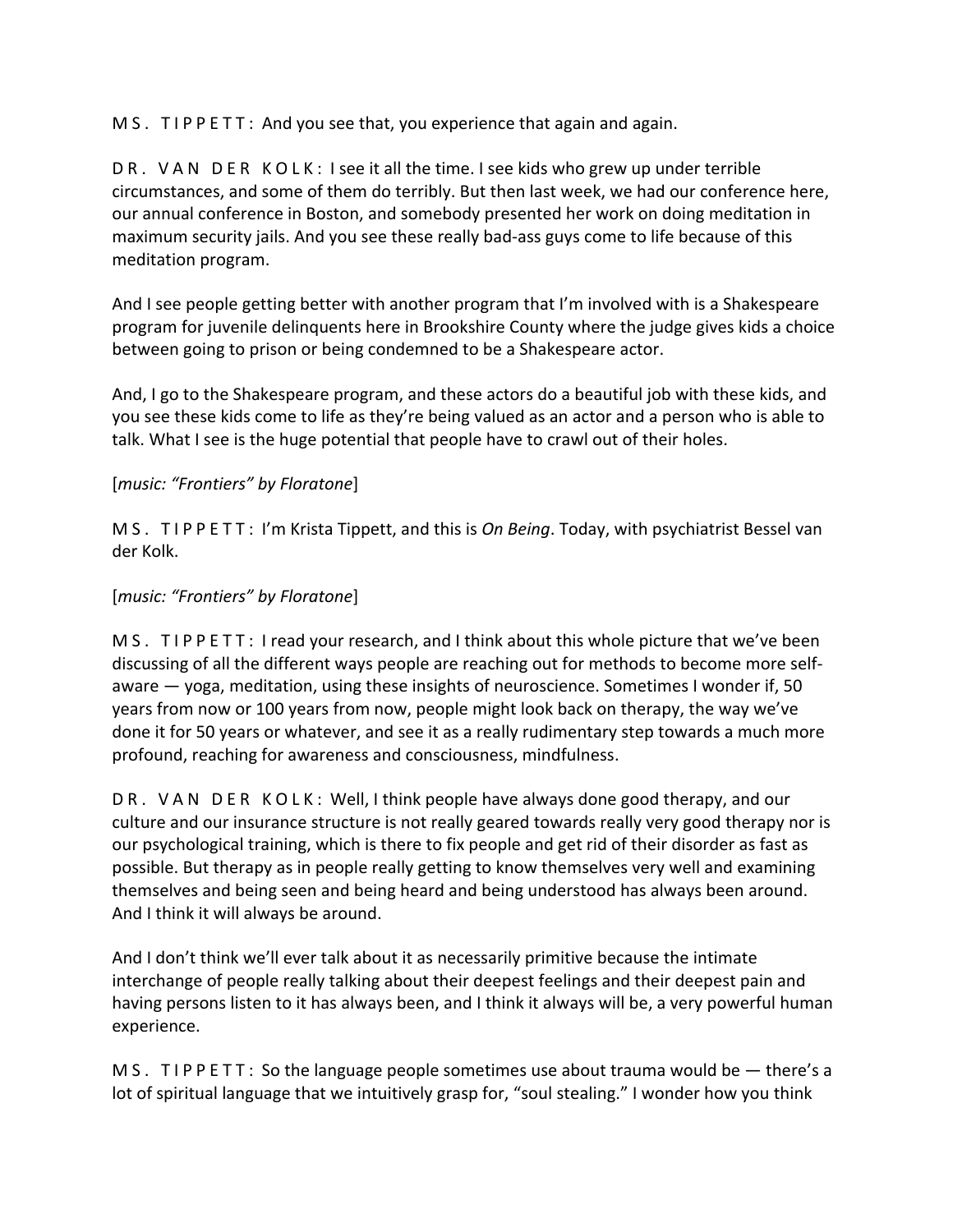about the human spirit in the context of what you know about trauma and resilience and healing.

DR. VAN DER KOLK: That's a very tough question.

M S . T I P P E T T : I know. [*laughs*] I think you're up to it, though.

DR. VAN DER KOLK: Something that I tended to stay away from. But, I think trauma really does confront you with the best and the worst. You see the horrendous things that people do to each other, but you also see resiliency, the power of love, the power of caring, the power of commitment, the power of commitment to oneself, to the knowledge that there are things that are larger than our individual survival.

And some of the most spiritual people I know are exactly traumatized people, because they have seen the dark side. And in some ways, I don't think you can appreciate the glory of life unless you also know the dark side of life. And I think the traumatized people certainly know about the dark side of life, but they also, because of that, see the other side better.

M S . T I P P E T T : You said somewhere that PTSD has opened the door to scientific investigation of the nature of human suffering. That's a profound step, right? I mean, to me, that's the spiritual way to talk about this field with a profound understanding of what the word "spiritual" means.

DR. VAN DER KOLK: Yeah. Well, I think this field has opened up two areas. One is the area of trauma and survival and suffering, but the other one is also — people are studying the nature of human connections and the connection between us, also, from a scientific point of view.

As much as trauma has opened up things, I think the other very important arm of scientific discovery is how the human connection is being looked at scientifically now and what really happens when two people see each other, when two people respond to each other, when people mirror each other, when two bodies move together in dancing and smiling and talking.

There's a whole new field of interpersonal neurobiology that is studying how we are connected with each other and how a lack of connection, particularly early in life, has devastating consequences on the development of mind and brain.

M S . TIP P E TT : And it's true isn't it from your study that, that if people learn to inhabit their bodies, to be more self‐aware, that these qualities and habits can serve, can create resilience, can serve when trauma hits. Is that right?

DR. VAN DER KOLK: Absolutely. So if you particularly — there's two factors here. One is how your reptilian brain — if you breathe quietly in your body and you feel your bodily experience, and stuff happens to you, you notice that something is happening out there, and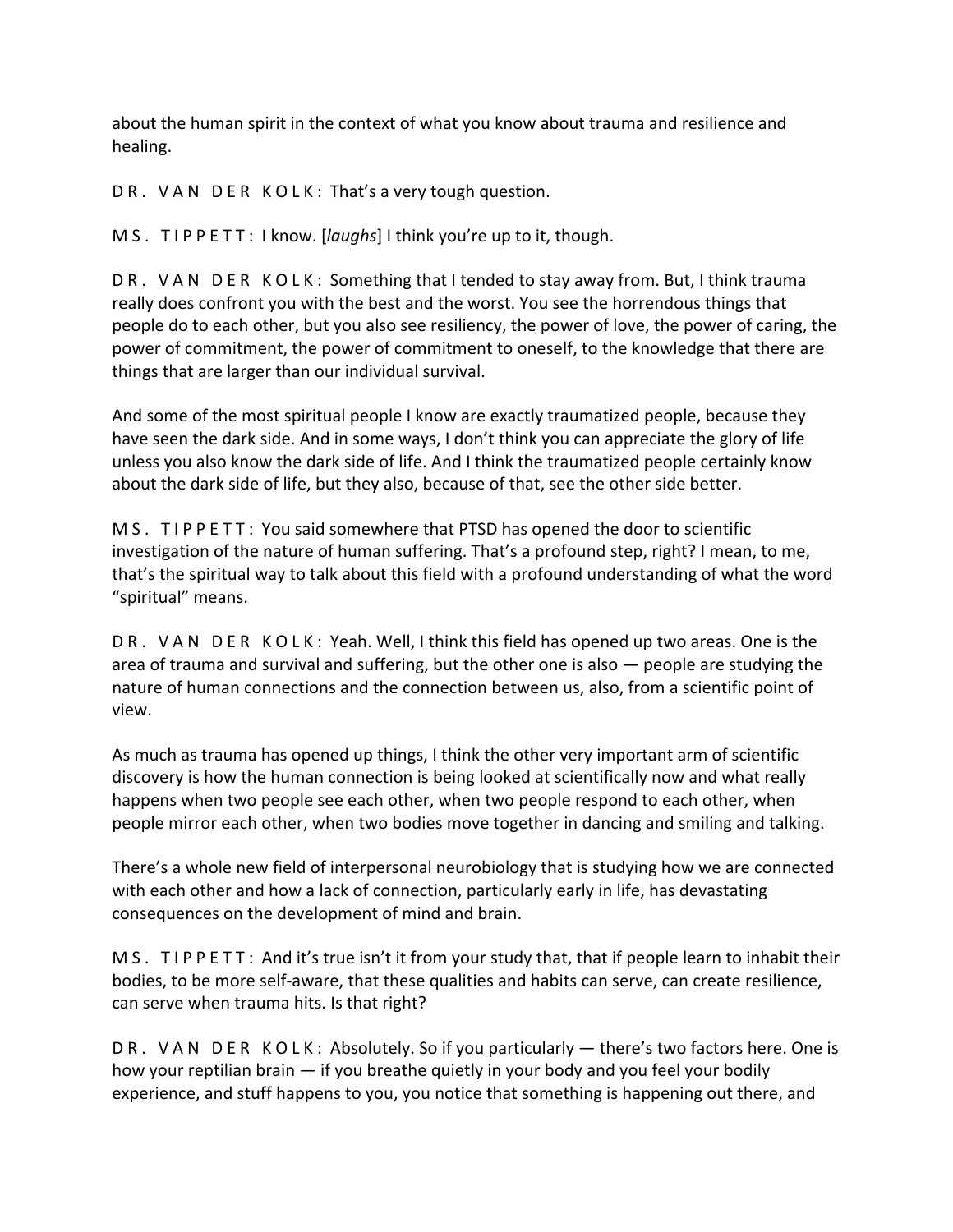you say, "Oh, this really sucks. This is really unpleasant." But it's something that is not you. So you don't necessarily get hijacked by unpleasant experiences.

The big issue for traumatized people is that they don't own themselves anymore. Any loud sound, anybody insulting them, hurting them, saying bad things, can hijack them away from themselves. And so what we have learned is that what makes you resilient to trauma is to own yourself fully. And if somebody says hurtful or insulting things, you can say, "Hmm, interesting. That person is saying hurtful and insulting things."

M S . TIP P E TT: But you can separate your sense of yourself from them.

DR. VAN DER KOLK: Yeah, but you can separate yourself from it. I think we are really beginning to seriously understand how human beings can learn how to do that, to observe and not react.

M S . TIPPETT: I think I just want to come back as we close to this idea that somehow, the point of all of this, the take‐home for you, and I'm not finding the quote, is that we have to feel safe, that we have to feel safe and that we have to feel safe in our — that has to be a bodily perception, not just a cognitive perception. And that somehow everything comes back to that.

DR. VAN DER KOLK: It is the foundation, but you need to actually feel that feeling. You need to know what is happening in your body. You need to know where your right toe is and where your pinkie is. Your body  $-$  you need to sort of be aware of what it's doing.

M S . T I P P E T T : It's very nitty-gritty. Is that what you're saying?

DR. VAN DER KOLK: It's very, very basic but sorely lacking in our diagnostic system is simple things like eating and peeing and pooping because they're the foundation of everything, and breathing. These are foundational things, all of which go wrong when you get traumatized. The most elementary body functions go awry when you are terrified.

So trauma treatment starts at the foundation of a body that can sleep, a body that can rest, a body that feels safe, a body that can move. And I love the example of your guy who's paraplegic and who does yoga because, even when your body is impaired, he can still learn to own it and to have it.

M S . T I P P E T T : Yes. he says he's not cured, but he's healed. And here's a striking statement you've made that "victims are members of society whose problems represent the memory of suffering, rage, and pain in a world that longs to forget."

DR. VAN DER KOLK: Did I say that?

M S. TIPPETT: You did.